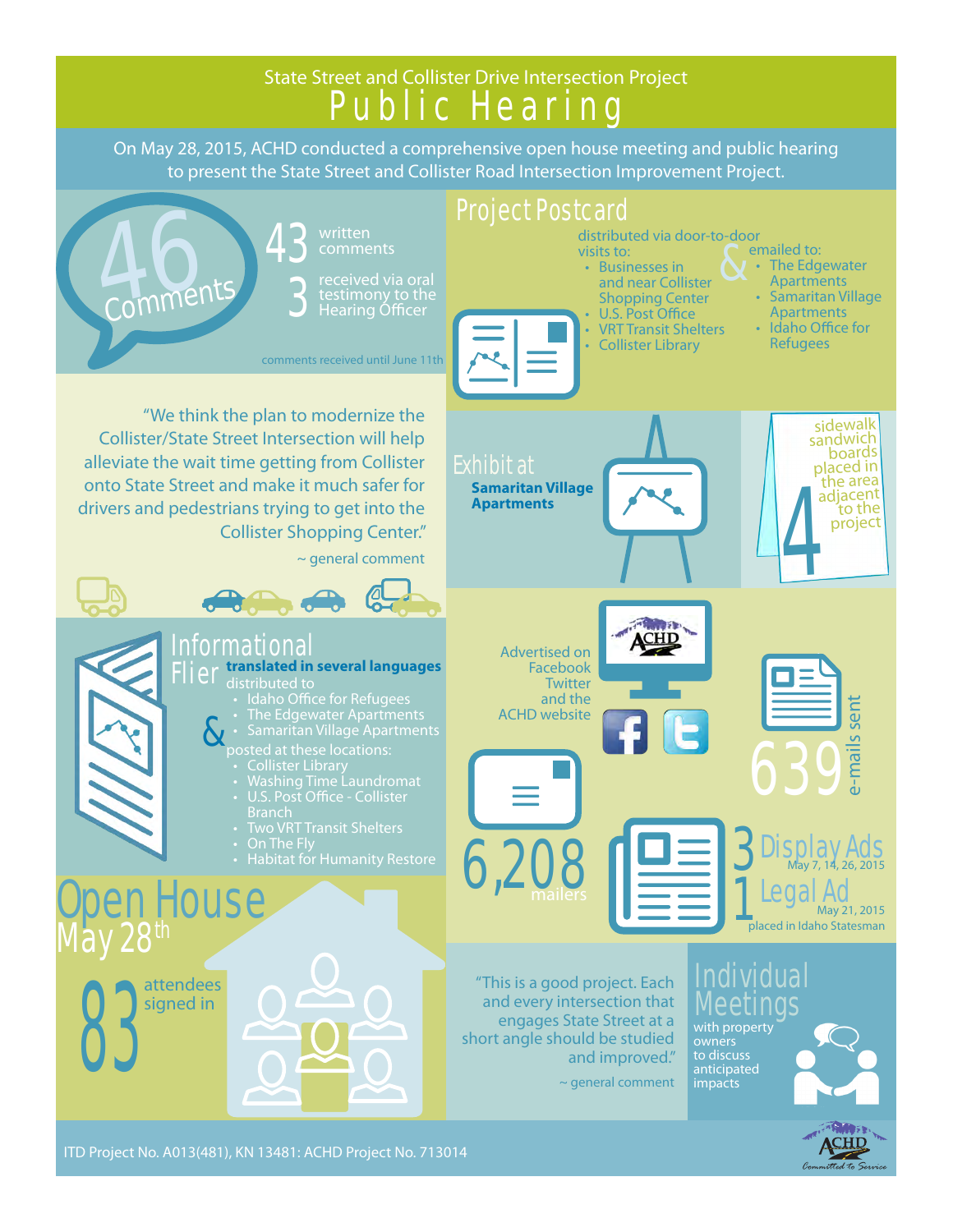ITD Project No. A013(481), KN 13481: ACHD Project No. 713014 Open House and Public Hearing – May 28, 2015

| <b>Project Name:</b>   | Intersection of State St and Collister Dr, Ada County |  |
|------------------------|-------------------------------------------------------|--|
| <b>Project Number:</b> | KN 13481                                              |  |
| Date:                  | May 28, 2015                                          |  |
| <b>Prepared By:</b>    | Stephanie Borders, HDR                                |  |

# Executive Summary

The Ada County Highway District (ACHD) held a Public Meeting and Hearing at their offices at 3775 Adams Street in Garden City on May 28, 2015. The purpose of the Public Hearing was to present the preliminary design of the realignment for the intersection of State Street and Collister Drive and to take testimony regarding the project from the public.

The hearing was held in an open house format from 5:30 p.m. to 7:30 p.m. in the ACHD Auditorium. Project exhibits were set up around the room and a project simulation video was shown on a continual loop to help attendees better understand how the new intersection will function. Project team members visited with attendees to listen to comments and answer questions. A Hearing Officer was present to record oral testimony in an adjacent room.

The project will widen State Street to seven lanes. It will also realign Collister Drive to the west of the current intersection and provide dedicated right and left turn lanes onto State Street. The goals of the project are to:

- Improve safety for all users motorists, pedestrians, bicylists and transit riders
- Engage stakeholders through a public involvement process
- Coordinate adjacent land uses (current and future) with the intersection design

A total of **83** people attended the hearing. ACHD received **46** comments as a result of the hearing. Three of those comments were received via oral testimony to the Hearing Officer.

An overview of the oral testimony received includes:

- A business owner testified that she wasn't sure how she would continue to operate due to restricted access as the result of realignment. She later told the hearing officer she had changed her mind after viewing the project video and asked that her testimony be recanted.
- One attendee questioned the legality of the hearing process.
- One attendee is pleased to see bike lanes as a part of the project but is concerned about pedestrian and bicycle safety along of the entire State Street Corridor.

*The testimony and comments received are included in Appendix A.*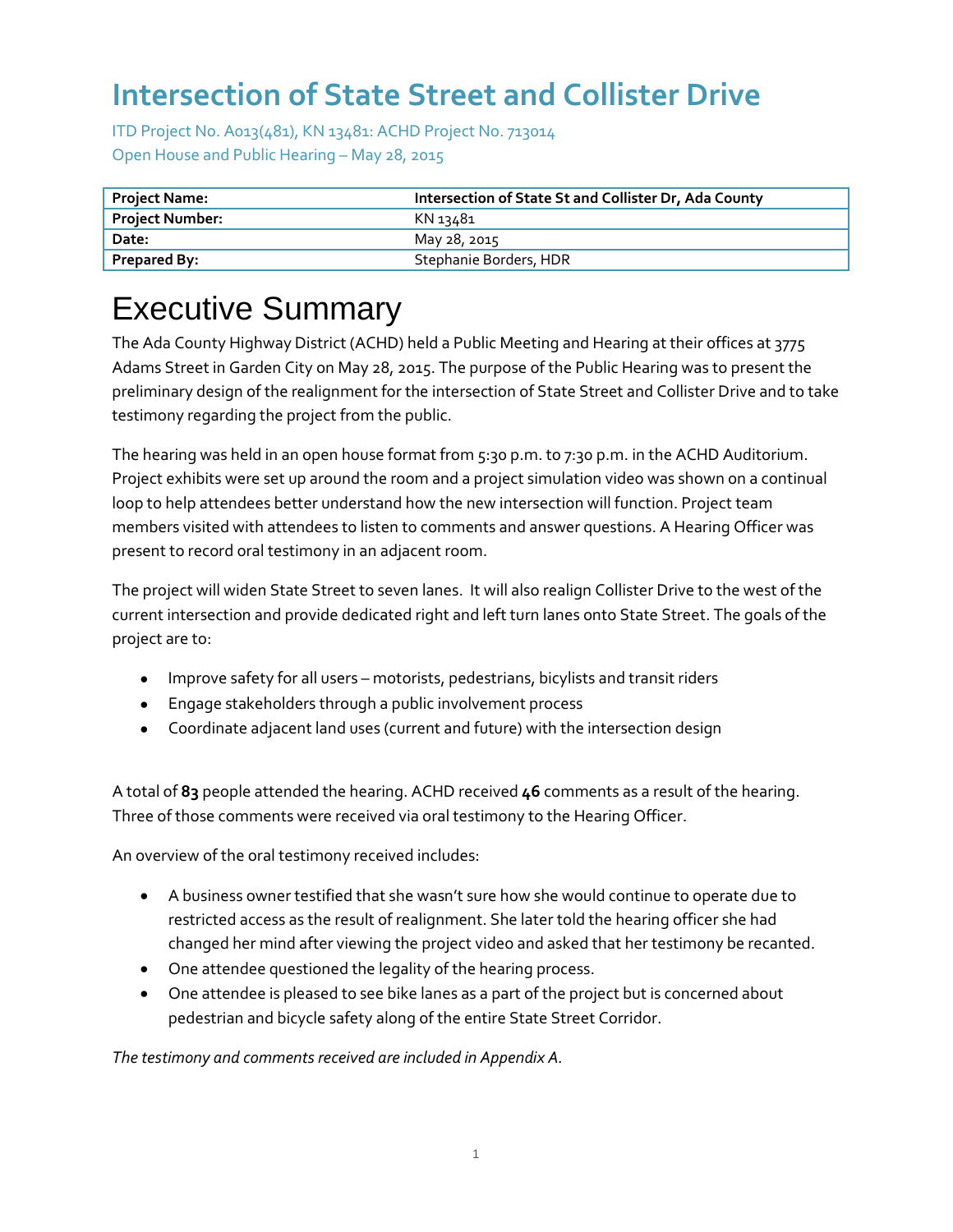ITD Project No. A013(481), KN 13481: ACHD Project No. 713014 Open House and Public Hearing – May 28, 2015

# Public Hearing

### **Notification Process**

ACHD used a variety of methods to inform the public and adjacent property owners about the public hearing. The following efforts were made to notify the public of the hearing:

- 6,208 postcards sent via mail. ACHD followed federal guidelines for hearing notification so that postcards were received 30 days in advance of the hearing and that the first newspaper ad ran 21 days before the hearing.
- 639 emails including:
	- o A meeting/hearing email invite
	- o A reminder notification email prior to the meeting/hearing
	- o An email was sent after the public meeting/hearing asking for comments.
- Three display ads and one legal ad were placed in the Idaho Statesman. The display ads ran on May 7, 14 and 26, 2015. The legal ad was published on May 21, 2015.
- Four  $(4)$  sandwich signs were placed in the area adjacent to the intersection
- Advertisements via Facebook and Twitter and the ACHD website
- Meeting exhibits were displayed at the Samaritan Village Apartments.
- A copy of the project postcard was distributed via door-to-door visits with businesses inside and near the Collister Shopping Center including the Post Office, VRT Transit Shelters, and the Collister Library. A copy of the postcard was also emailed to the Edgewater and Samaritan Village Apartments, and the Idaho Office for Refugees in Boise. In addition, a flier with several translated languages was distributed to the Idaho Office for Refugees, the Edgewater and Samaritan Village Apartments and posted in the following locations:
	- o Collister Library
	- o Washing Time Laundromat
	- o U.S. Post Office Collister Branch
	- o Two VRT Transit Shelters
	- o On the Fly
	- o Habitat for Humanity Restore
- Individual meetings were held with property owners to discuss the anticipated impacts as a result of the project.

Each attendee was asked how they heard about the hearing at the sign in table. Of those who answered, the majority indicated they learned about the hearing from the project postcard they received in the mail.

*A copy of all notification materials is included in Appendix B.*

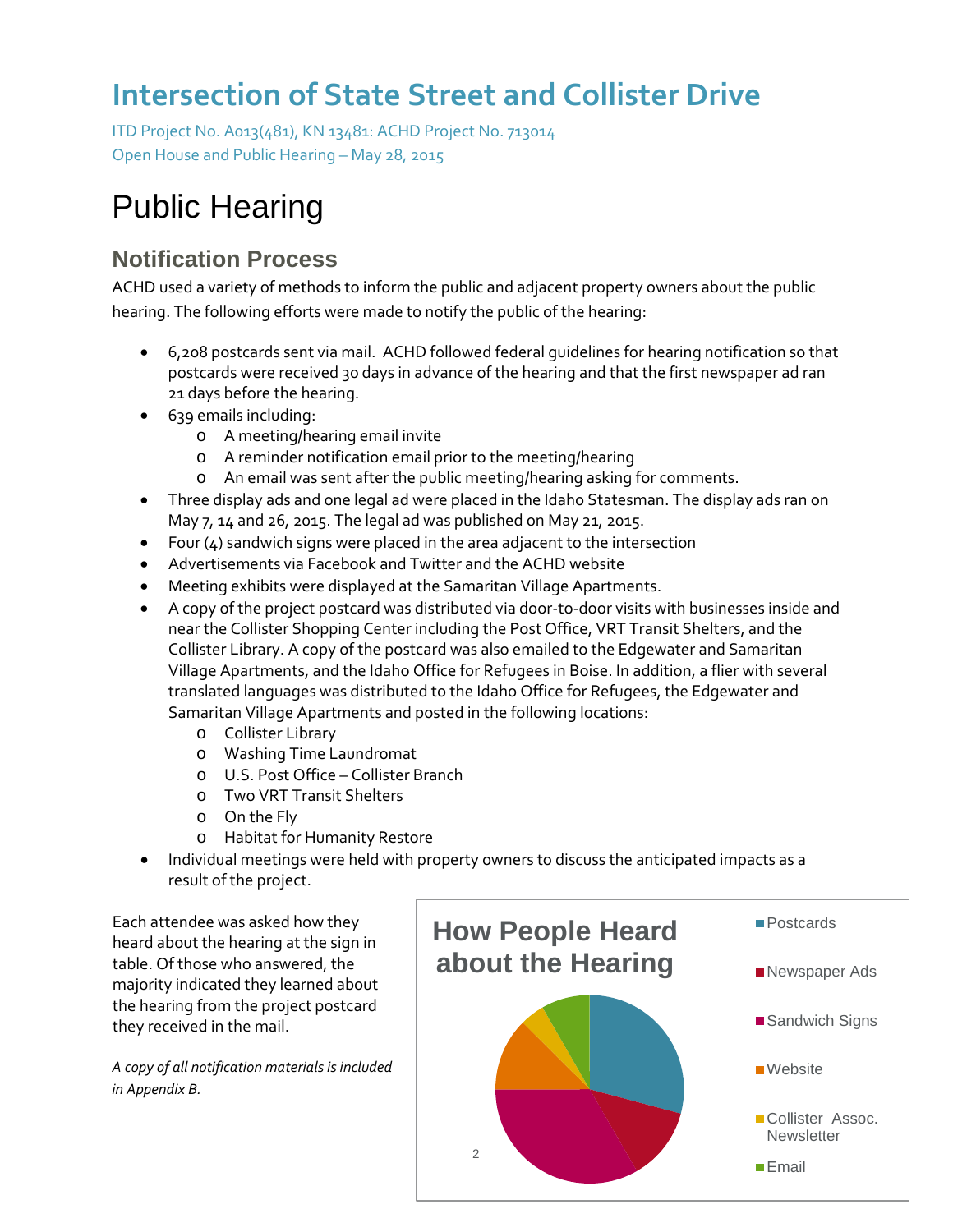ITD Project No. A013(481), KN 13481: ACHD Project No. 713014 Open House and Public Hearing – May 28, 2015

### **Sign In Table**

Attendees were asked to sign in as they entered the front office of ACHD. Each attendee was given a project fact sheet and a comment form and asked if they wanted to provide testimony to the Public Hearing Officer. Those who wanted to testify were added to a testimony sign-in sheet. A pamphlet explaining the right of way process was also available at the sign in table.



#### **Attendance**

• 83 people signed in.

The chart includes statistics on the number of people who identified themselves by gender, race or as disabled on the sign-in sheet. *Copies of the sign-in sheets are included in Appendix C.*

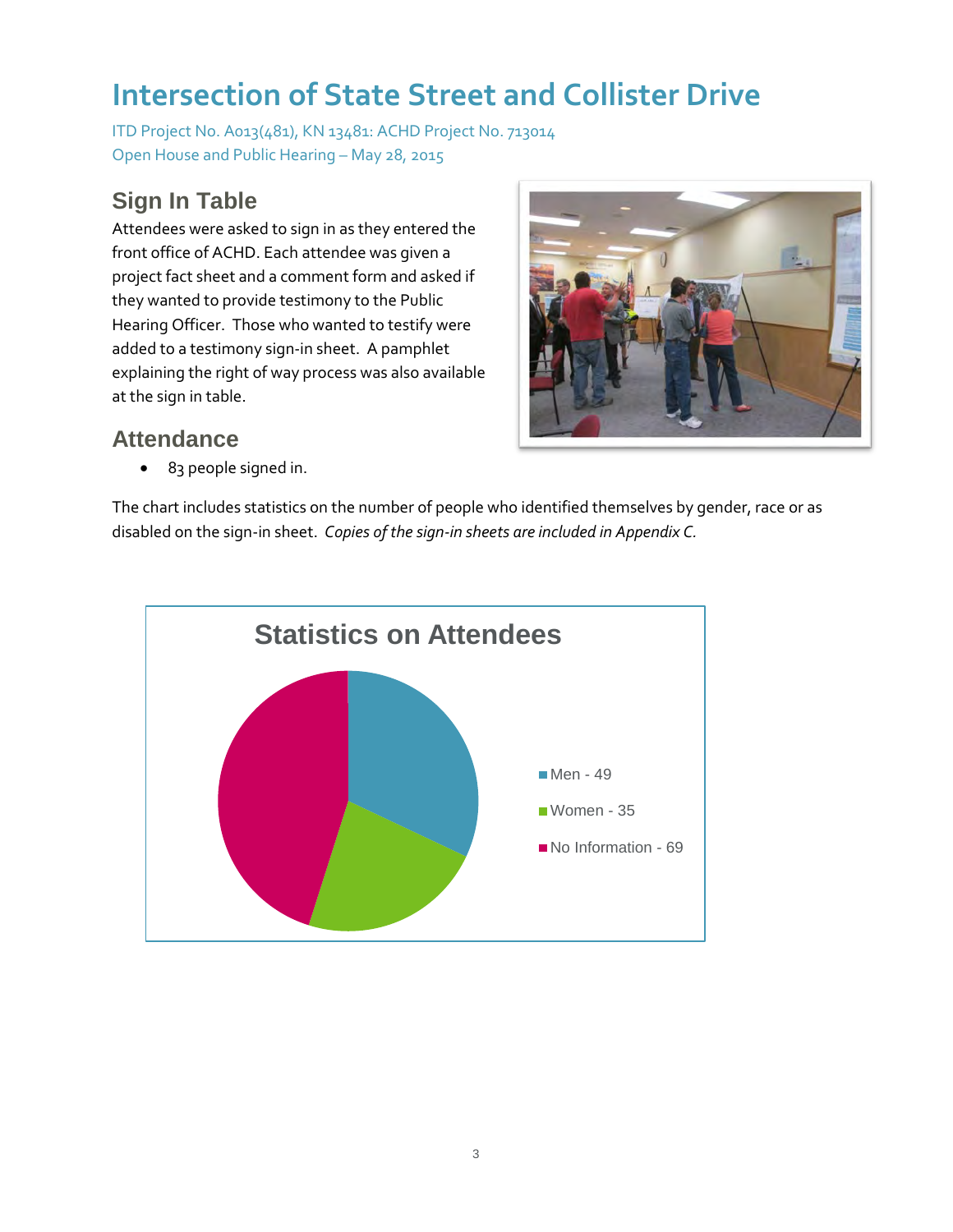ITD Project No. A013(481), KN 13481: ACHD Project No. 713014 Open House and Public Hearing – May 28, 2015



### **Hearing Room**

A series of 19 project exhibits were set up around the auditorium on easels and members of the project team were available to answer questions and take comments. A room adjacent to the auditorium was set up with a table, chairs and audio equipment so attendees could give oral testimony to a Hearing Officer in a quiet location.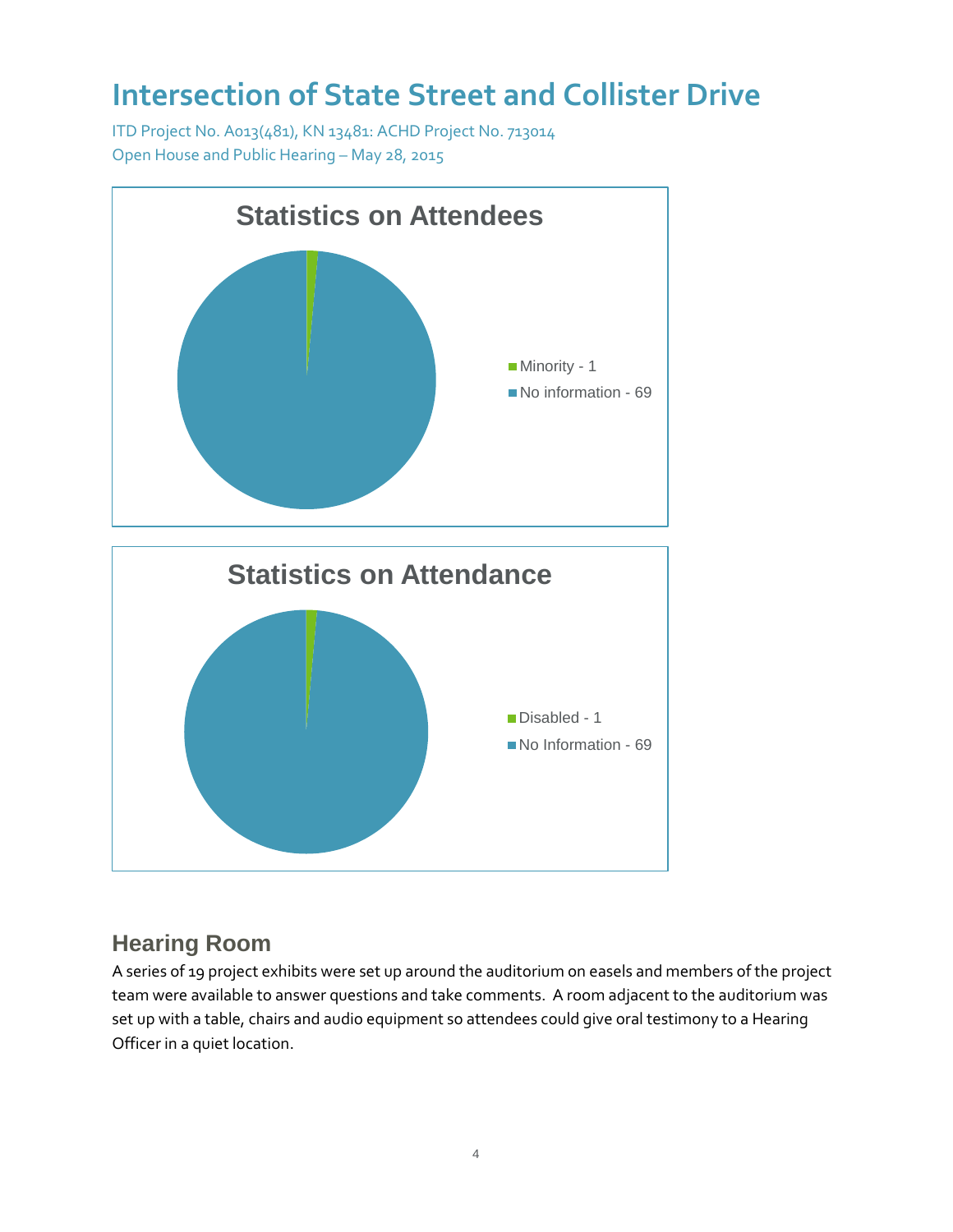ITD Project No. A013(481), KN 13481: ACHD Project No. 713014 Open House and Public Hearing – May 28, 2015

### **Project Exhibits**

Exhibits included the following. *Copies of all exhibits are included in Appendix D.* 

- Welcome
- Project Area Map
- Project Goals
- Project Description
- Project Time Line
- Project Background
- Future State Street
- Project Considerations
- Project Benefits
- Environmental Evaluation #1
- Environmental Evaluation #2
- Why Medians?
- Traffic
- Typical Section
- Project Improvements
- Intersection Design
- Anticipated Construction Phasing
- Business Construction Support
- What is Next?





### **Project Video**

A project simulation video depicting how the realigned intersection will function was played on a continuous loop in both the auditorium and an adjacent room. The audio was turned off in the auditorium to minimize noise interference. Attendees could listen to the audio and watch the video in the room adjacent to the hearing. A project team member was present to answer questions. The video was also posted on ACHD's website at [www.achdidaho.org.](http://www.achdidaho.org/)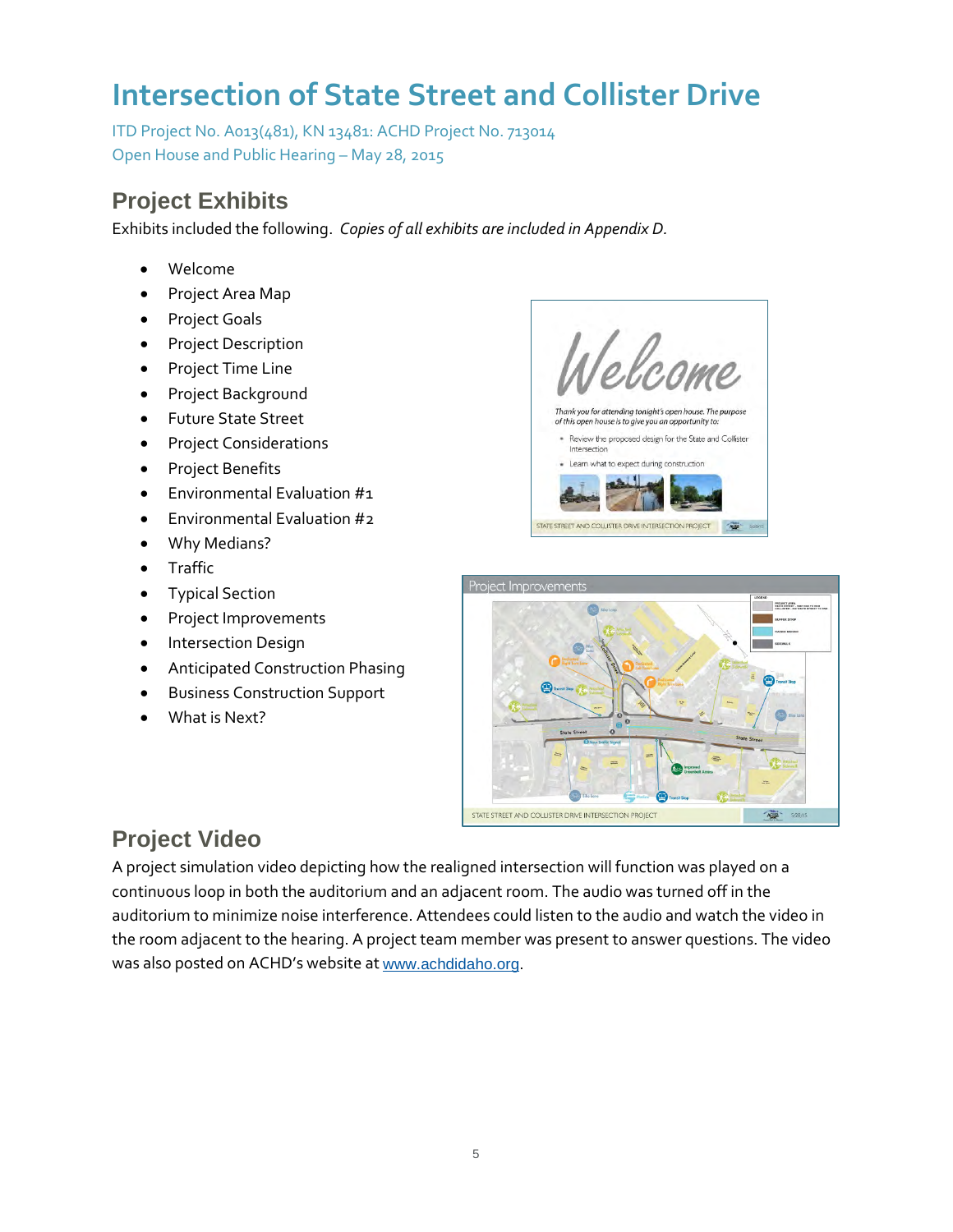ITD Project No. A013(481), KN 13481: ACHD Project No. 713014 Public Hearing – May 28, 2015

#### **Project Team in Attendance**

- David Wallace ACHD Deputy Director of Projects and Planning
- Paul Daigle ACHD Chief of Staff
- Craig Quintana ACHD Chief Communications Oficer
- Adam Zaragoza ACHD– Project Manager
- Christy Foltz-Ahlrichs ACHD Senior Communications Specialist
- Josh Saak ACHD Traffic Design Engineer
- Brooke Green ACHD Senior Transportation Planner
- Kendal Kemmer ACHD Traffic Engineer
- Renee Jayo ACHD Right of Way
- Kathleen Lacey City of Boise Planner
- Tracy Olsen HDR Consultant Project Manager
- Zach Piepmeyer HDR Consultant Project Engineer
- Stephanie Borders HDR Consultant Public Involvement Coordinator
- Lois Wood Idaho Transportation Department Hearing Officer
- Dyan Bevins ACHD Capital Projects Supervisor

### **Hearing Comments**

ACHD received 46 comments regarding the project as a result of the open house and hearing process.

- Three people gave oral testimony. One of the three testimonies given was later recanted.
- 12 testimony/comment forms were submitted at the hearing
- 12 comments were received via mail and email following the Public Hearing.
- 19 comments were submitted via the online survey following the Public Hearing.

Comment forms were provided at the Hearing, on the project webpage, and as part of an on-line survey.

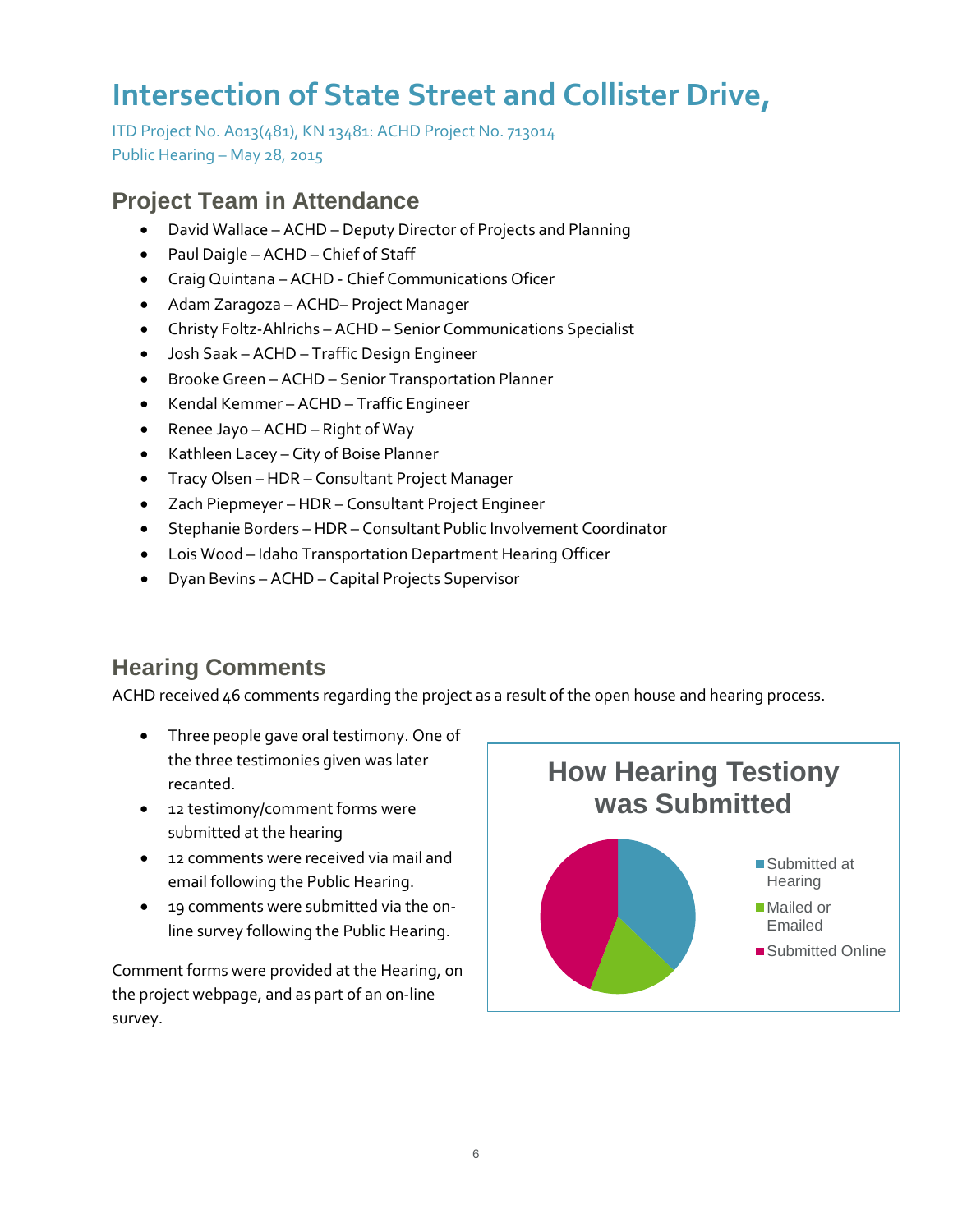ITD Project No. A013(481), KN 13481: ACHD Project No. 713014 Public Hearing – May 28, 2015

#### **Public Hearing Testimony Responses**

The substantive comments received at the Public Hearing are summarized in Table 1 and include ACHD's responses to the comments. The first three testimonies were received orally by the Hearing Officer and are not numbered. *Copies of the Hearing Officer's report and the original hearing testimony/comments are included in Appendix A.* 

|                                                     | Table 1 - Response to Hearing Testimony                                                                                                                                   |                                                                                                                                                                                                                                                                                                                                                                                                                                                    |
|-----------------------------------------------------|---------------------------------------------------------------------------------------------------------------------------------------------------------------------------|----------------------------------------------------------------------------------------------------------------------------------------------------------------------------------------------------------------------------------------------------------------------------------------------------------------------------------------------------------------------------------------------------------------------------------------------------|
| <b>Name</b>                                         | <b>Testimony Summary</b>                                                                                                                                                  | Response                                                                                                                                                                                                                                                                                                                                                                                                                                           |
| <b>Mona Lindeen - Oral</b><br><b>Testimony</b>      | Concerned her business will have<br>to close because of reduced<br>access to Collister Shopping<br>Center.                                                                | Thank you for your comment.<br>The project will maintain the five<br>accesses to the Collister<br>Shopping Center. Four from<br>State Street and one from<br>Collister. We believe this<br>improved access will be safer<br>for motorists, pedestrians and<br>cyclists because it will reduce<br>potential points of conflict.                                                                                                                     |
| <b>Nadene Krantz - Oral</b><br><b>Testimony</b>     | Believes hearing process is illegal<br>and ACHD is not listening.                                                                                                         | Thank you for your comment.<br>The hearing process is legal<br>and approved in the State of<br>Idaho. You will have the<br>opportunity to speak in public<br>before the ACHD Commission<br>when the results of the hearing<br>are presented. The people who<br>signed the petition at On the Fly<br>to indicate they were against<br>realigning Collister received the<br>same hearing notification as<br>everyone on the project mailing<br>list. |
| <b>Steve Scanlon- Oral</b><br><b>Testimony</b>      | Main concern is for cyclists and<br>pedestrians. Project improves<br>safety of cyclists and pedestrians<br>but would like to see all of State<br>Street improved as well. | Thank you for your comment.<br>Pedestrian and bicycle facilities<br>on the State Street Corridor are<br>planned as future<br>improvements but are currently<br>not funded. Facilities will be<br>designed and implemented as<br>funding becomes available.                                                                                                                                                                                         |
| <b>Susan Peterson - Written</b><br><b>Testimony</b> | Concerns about traffic during<br>1.<br>construction. Wishes the canal<br>did not have to be covered.                                                                      | Thank you for your comment.<br>Safety and mobility during<br>construction are a priority for<br>every ACHD project. A detailed<br>construction staging plan will be<br>developed for this project.<br>Access to businesses and                                                                                                                                                                                                                     |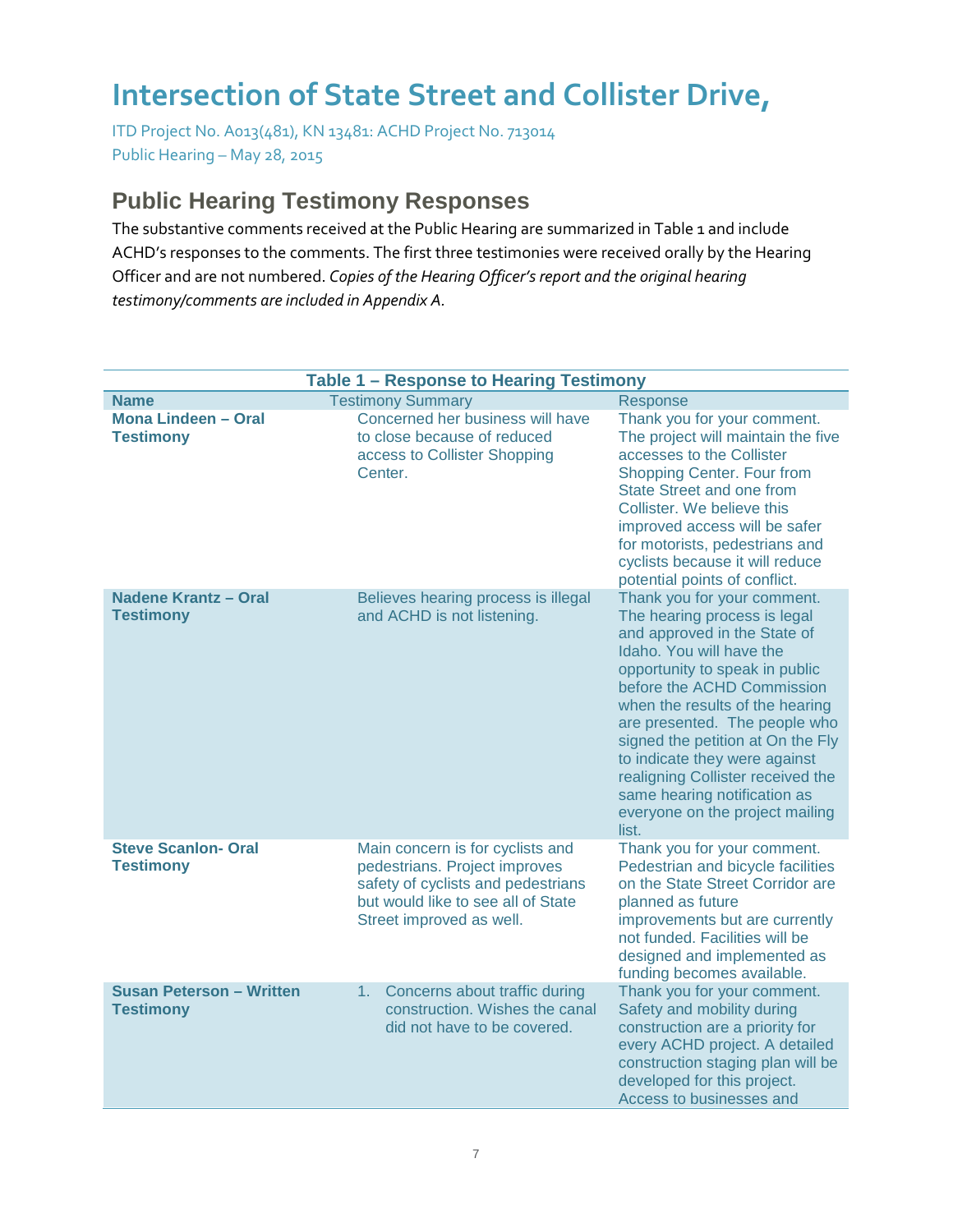|                                                    |    |                                                                                                                                                                                                                                                                                                                                   | residential areas will be<br>maintained during construction.<br>The canal must be covered to<br>provide room for widening State<br>Street to seven lanes. Widening<br><b>State Street over the canal</b><br>helps to minimize impacts to<br>businesses on the north side of<br>the street. The canal will be<br>boxed to allow space for bike<br>lanes and sidewalks as well as<br>a roadway shoulder.                                                                                                                                                                                                                                                                                   |
|----------------------------------------------------|----|-----------------------------------------------------------------------------------------------------------------------------------------------------------------------------------------------------------------------------------------------------------------------------------------------------------------------------------|------------------------------------------------------------------------------------------------------------------------------------------------------------------------------------------------------------------------------------------------------------------------------------------------------------------------------------------------------------------------------------------------------------------------------------------------------------------------------------------------------------------------------------------------------------------------------------------------------------------------------------------------------------------------------------------|
| <b>Don Hermon - Written</b><br><b>Testimony</b>    | 2. | Concerned about cars having<br>such a short distance of seven<br>lanes and that it will encourage<br>people to use extra lanes as<br>acceleration lanes to pass<br>other motorists. Suggests<br>striping it for fewer lanes and<br>making the right lane a right<br>turn only lane.                                               | Thank you for your<br>comment. On numerous<br>occasions, ACHD has<br>widened intersections prior<br>to widening the remainder<br>of a corridor. ACHD<br>normally widens the<br>intersections along a major<br>roadway before widening<br>the segments between<br>intersections because they<br>are the bottlenecks. The<br>additional lane through the<br>intersection will<br>accommodate future State<br>Street widening and will be<br>controlled by the signal.<br>The signal will stop through<br>traffic and allow vehicles to<br>merge safely as they leave<br>the intersection. As drivers<br>become familiar with the<br>lane configuration they will<br>use the correct lanes. |
| <b>George Knight - Written</b><br><b>Testimony</b> | 3. | Concerned about potential<br>safety issues during night-time<br>construction.<br>a. Does not believe<br>bicycle facilities are<br>adequate for turning<br>left from State Street<br>onto Collister.<br>b. Believes Greenbelt<br>access is improved for<br>eastbound but not<br>westbound cyclists.<br>Believes transit stop<br>C. | Thank you for your comment.<br>The construction staging plan<br>will include signage and control<br>devices (drums, candle sticks)<br>to direct traffic. These devices<br>have reflective marking to assist<br>with night time visibility.<br>Cyclists may use the crosswalk<br>to safely cross State Street at<br>both the east and west legs of<br>the intersection to access<br>Collister. Both State Street and<br>Collister will have bike lanes                                                                                                                                                                                                                                    |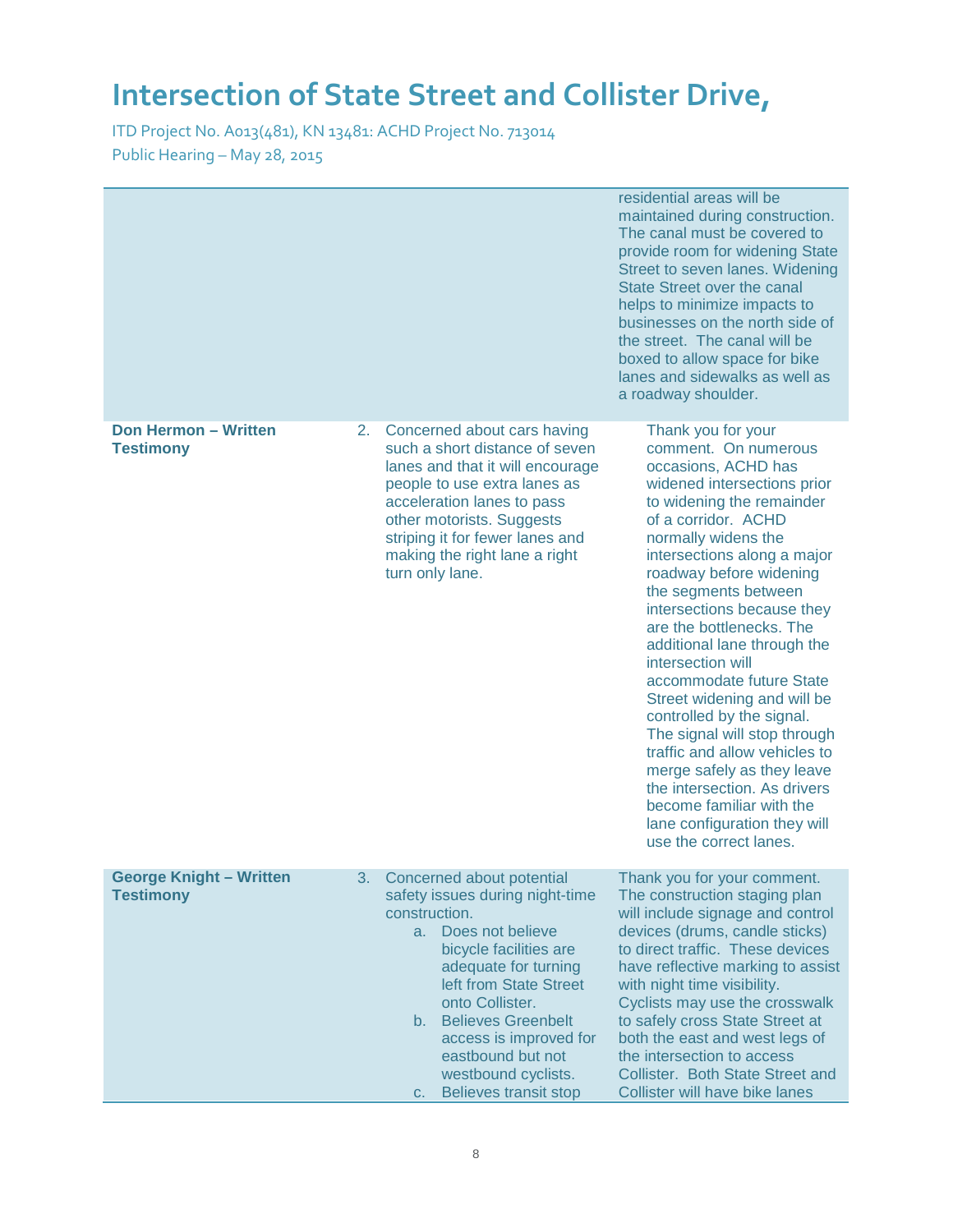|                                                  |    | should be moved to<br>the east side of the<br>greenbelt access.<br>d. Does not believe there<br>is a need to widen<br><b>State Street to three</b><br>lanes at this time.                                                                  | within the project limits.<br>Westbound cyclists may use<br>the crosswalk on either side of<br>Collister to access the<br>Greenbelt connection on the<br>south side of State Street.<br>The transit stop is remaining in<br>its existing location on the west<br>side of the Greenbelt<br>connection.<br>Future traffic projections<br>indicate additional lanes are<br>necessary along the State<br><b>Street Corridor to maintain an</b><br>acceptable level of service. |
|--------------------------------------------------|----|--------------------------------------------------------------------------------------------------------------------------------------------------------------------------------------------------------------------------------------------|----------------------------------------------------------------------------------------------------------------------------------------------------------------------------------------------------------------------------------------------------------------------------------------------------------------------------------------------------------------------------------------------------------------------------------------------------------------------------|
| <b>Unsigned - Written</b><br><b>Testimony</b>    | 4. | Concerned that they will not<br>have direct access to the<br>greenbelt.<br>Believes that project<br>а.<br>should consider all<br>access points to the<br>shopping center not<br>just those in the<br>immediate vicinity to<br>the project. | Thank you for your comment.<br>An additional crosswalk on<br>State Street is provided on the<br>east leg of the intersection to<br>assist with access to the<br><b>Greenbelt Connection. The</b><br>connection is less than 200 feet<br>from the east crosswalk.<br>The project is maintaining the<br>access point locations to the<br>shopping center.                                                                                                                    |
| <b>Marie Cole - Written</b><br><b>Testimony</b>  | 5. | Expand project to include a<br>pedestrian light at Sycamore.<br>a. Does not want raised<br>medians.                                                                                                                                        | Thank you for your comment. A<br>pedestrian light at Sycamore is<br>outside the limits of this project<br>but could be considered as part<br>of a future ACHD project.<br>Raised medians will help<br>improve safety. National studies<br>have shown a 25% decrease in<br>accidents when medians are<br>used instead of painted left turn<br>lanes.                                                                                                                        |
| <b>Mike Zehner - Written</b><br><b>Testimony</b> | 6. | Does not believe the CatEx<br>has addressed economic<br>impacts.<br>Concerned about<br>a.<br>construction impacts to<br>his business.                                                                                                      | Thank you for your comment.<br>The CatEx will address the<br>socioeconomics impacts of the<br>project. The CatEx is scheduled<br>for completion in 2015.<br>Access to businesses and<br>residential areas will be<br>maintained during construction.<br>Safety and mobility during<br>construction are a priority for<br>every ACHD project. A detailed<br>construction staging plan will be<br>developed for this project.                                                |
| <b>Lauren McCurter - Written</b>                 | 7. | Would like to see sidewalks                                                                                                                                                                                                                | Thank you for your comment.                                                                                                                                                                                                                                                                                                                                                                                                                                                |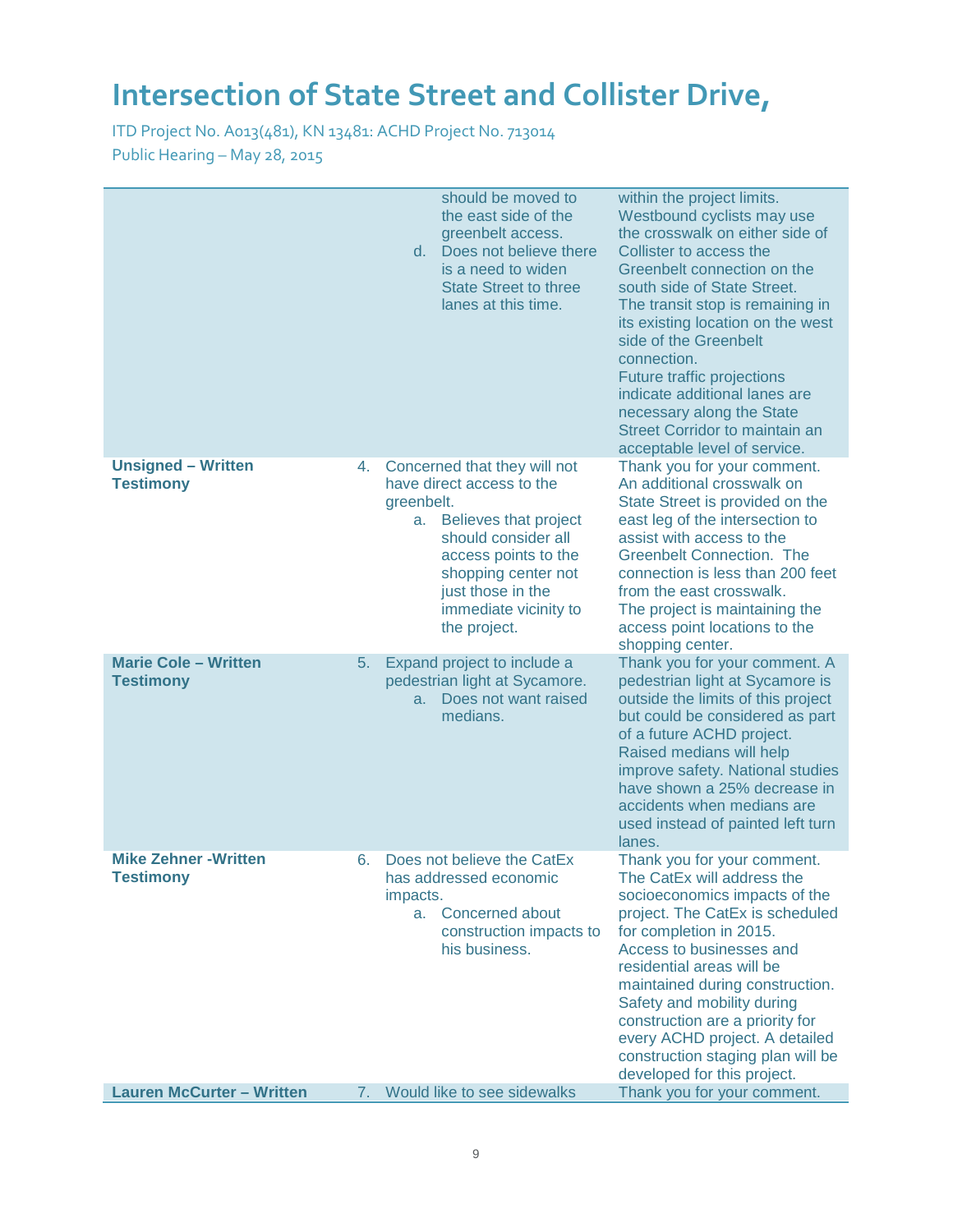| <b>Testimony</b>                                      |    | and bike lanes on Collister<br>between State and Hill Road.<br>Speed should be<br>а. –<br>commiserate with<br>traffic and 35 is fast<br>enough for this portion<br>of State Street.                                                                                                                                                                                                  | Sidewalks and bike lanes on<br><b>Collister between State Street</b><br>and Hill Road are beyond the<br>limits of this project but could be<br>considered as part of a future<br><b>ACHD</b> project.<br>The State Street speed limit is<br>35 mph in the project area but<br>does change to 45 mph beyond<br>the western project limit.                                                                                                                                                                                     |
|-------------------------------------------------------|----|--------------------------------------------------------------------------------------------------------------------------------------------------------------------------------------------------------------------------------------------------------------------------------------------------------------------------------------------------------------------------------------|------------------------------------------------------------------------------------------------------------------------------------------------------------------------------------------------------------------------------------------------------------------------------------------------------------------------------------------------------------------------------------------------------------------------------------------------------------------------------------------------------------------------------|
| <b>Annette Dillard - Written</b><br><b>Testimony</b>  | 8. | Like the redesign, wish it could<br>be completed soon.                                                                                                                                                                                                                                                                                                                               | Thank you for your comment.                                                                                                                                                                                                                                                                                                                                                                                                                                                                                                  |
| <b>Marge and Warren McFall</b><br>- Written Testimony | 9. | Are ok with sidewalks in front<br>of their property and believe<br>the curb cut will be sufficient<br>for future development.<br>Are concerned about<br>a.<br>noise impacts to their<br>old home and would<br>like to see noise<br>barriers and<br>landscaping as part of<br>the project.<br>b. Would like the speed<br>limit to be 25 mph in<br>front of their property.            | Thank you for your comment.<br>The noise study completed for<br>the project indicates a noise<br>barrier would not provide<br>effective noise reduction or<br>would cut off access to this<br>property. The property's<br>location does not allow for<br>access relocation. Future noise<br>levels are marginally higher<br>(1dB) than the noise criteria.<br>Property owners may install<br>landscaping on their property.<br>The speed limit on Collister is<br>currently 30 mph and will not<br>change with this project. |
| <b>Gerald and Debbie Bloom</b><br>- Written Testimony |    | 10. Very happy with the project.<br>Would like to see Collister<br>remain as it is without<br>sidewalks. Would like to see<br>Collister designed much like<br>15 <sup>th</sup> Street with landscaping<br>and bump outs to slow traffic.                                                                                                                                             | Thank you for your comment.<br>Landscaping is outside the<br>scope for this project.                                                                                                                                                                                                                                                                                                                                                                                                                                         |
| <b>Unsigned - Written</b><br><b>Testimony</b>         |    | 11. Questioned whether there will<br>be EMS delays to the<br>Samaritan Village as a result of<br>the project.<br>a. Believes the access<br>road to Terry's and On<br>The Fly is an<br>improvement and will<br>allow for better access<br>to businesses and<br>parking.<br>b. Would like transit stops<br>to have pullouts so<br>they can safely be<br>removed from traffic<br>lanes. | Thank you for your comment.<br>The Boise Fire Department is<br>aware of the project<br>developments and changes in<br>access and has not indicated<br>any issues with response times<br>to the area as a result of the<br>project.<br>VRT's preference is to not have<br>transit pullouts. Transit<br>experiences delays when trying<br>to re-enter the travel lanes.                                                                                                                                                        |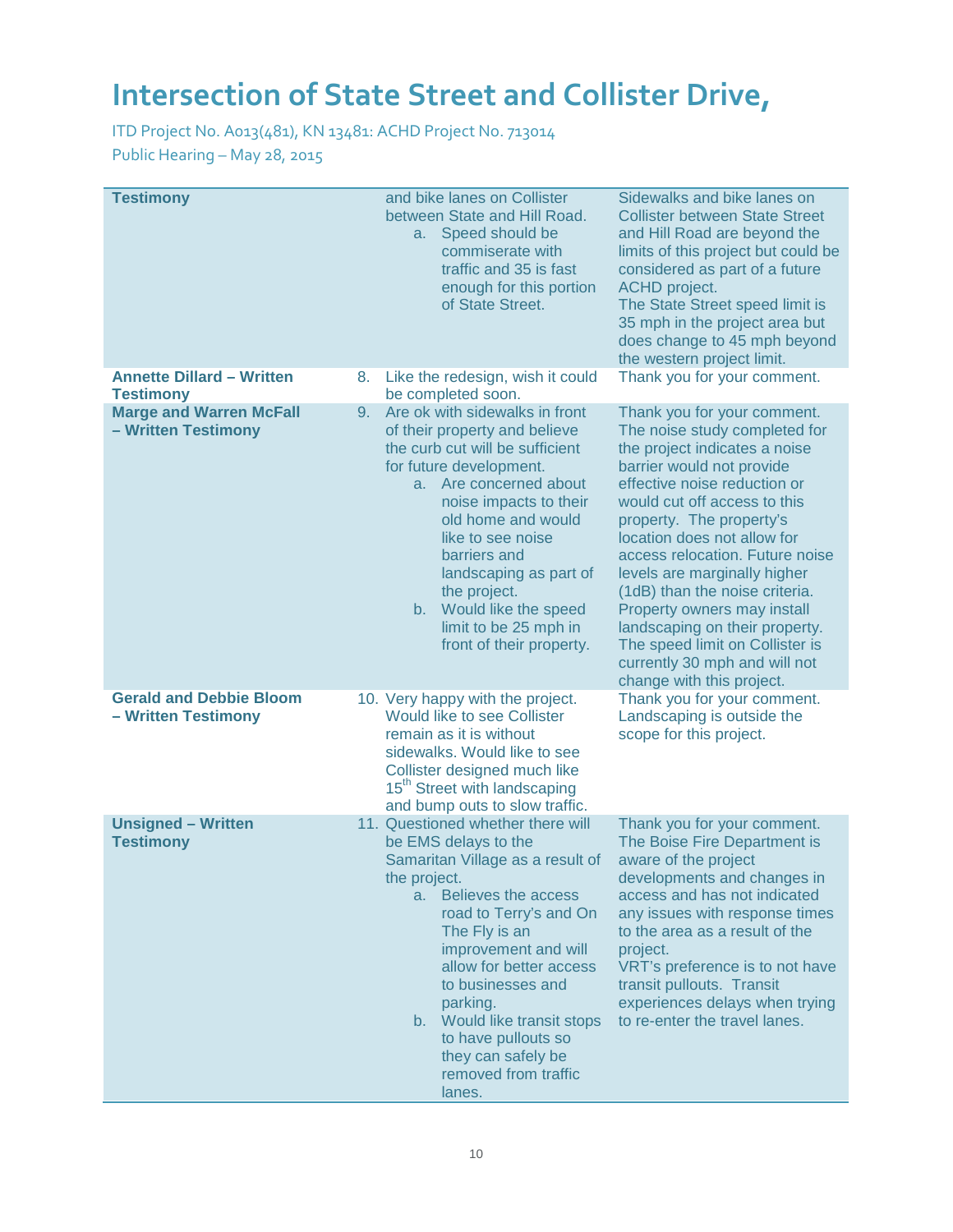ITD Project No. A013(481), KN 13481: ACHD Project No. 713014

Public Hearing – May 28, 2015

| <b>Leah Kelsey - Written</b><br><b>Testimony</b><br><b>Jeff Guzi - Written</b><br><b>Testimony</b> | 12. Believes the project will<br>improve traffic flow and reduce<br>wait times during peak traffic<br>hours.<br>13. Would like the safety of bicycle<br>commuters to be considered                                                                                                                                                             | Thank you for your comment.<br>Thank you for your<br>comment. Improving safety for                                                                                                                                                                                                                                                                                                                                                                                                                 |
|----------------------------------------------------------------------------------------------------|------------------------------------------------------------------------------------------------------------------------------------------------------------------------------------------------------------------------------------------------------------------------------------------------------------------------------------------------|----------------------------------------------------------------------------------------------------------------------------------------------------------------------------------------------------------------------------------------------------------------------------------------------------------------------------------------------------------------------------------------------------------------------------------------------------------------------------------------------------|
|                                                                                                    | as part of the project. Believes<br>the intersection is dangerous<br>because of the speed of cars<br>on State Street and the "blind<br>spot" for cars turning right onto<br><b>State from Collister. Also</b><br>believes the wait time at the<br>signal for cars turning onto<br><b>State Street from Collister</b><br>Drive is far too long. | all users is one of the goals of<br>this project. The State Street<br>speed limit is 35 mph in the<br>project area and that will not<br>change as a result of the<br>realignment of the intersection.<br>The project will add bike lanes<br>to both State Street and<br>Collister within the project limits<br>to improve safety. The project is<br>adding dedicated southbound<br>left turn and southbound right<br>turn lanes at the State Street<br>signal, which will improve traffic<br>flow. |
| <b>Chad Gardetto - Written</b><br><b>Testimony</b>                                                 | 14. Would like ACHD to cancel the<br>project and allow for more<br>public involvement to examine<br>alternatives that don't impact<br>businesses.                                                                                                                                                                                              | Thank you for your comment.<br>The public involvement process<br>for this project has been robust<br>and included an online survey,<br>one public meeting and one<br>hearing with online commenting<br>options, two stakeholder<br>workshops, and one-on-one<br>meetings with business owners.<br>The project team continues to<br>work with businesses in the<br>area so that the design<br>minimizes impacts, where<br>possible.                                                                 |
| <b>Kay Harper - Written</b><br><b>Testimony</b>                                                    | 15. Would like ACHD to reconsider<br>the project to lessen impacts<br>on local businesses.<br>Does not believe<br>а.<br>covering the canal to<br>build the new<br>alignment is cost<br>effective.                                                                                                                                              | Thank you for your comment.<br>The project team continues to<br>work with businesses in the<br>area so that the design<br>minimizes impacts, where<br>possible. The project is needed<br>to accommodate future traffic<br>and growth in the area. The<br>current alignment is at a<br>skewed angle and will not be<br>able to function adequately<br>when State Street is widened to<br>seven lanes in the future.<br><b>Placement of State Street over</b><br>the canal significantly reduces     |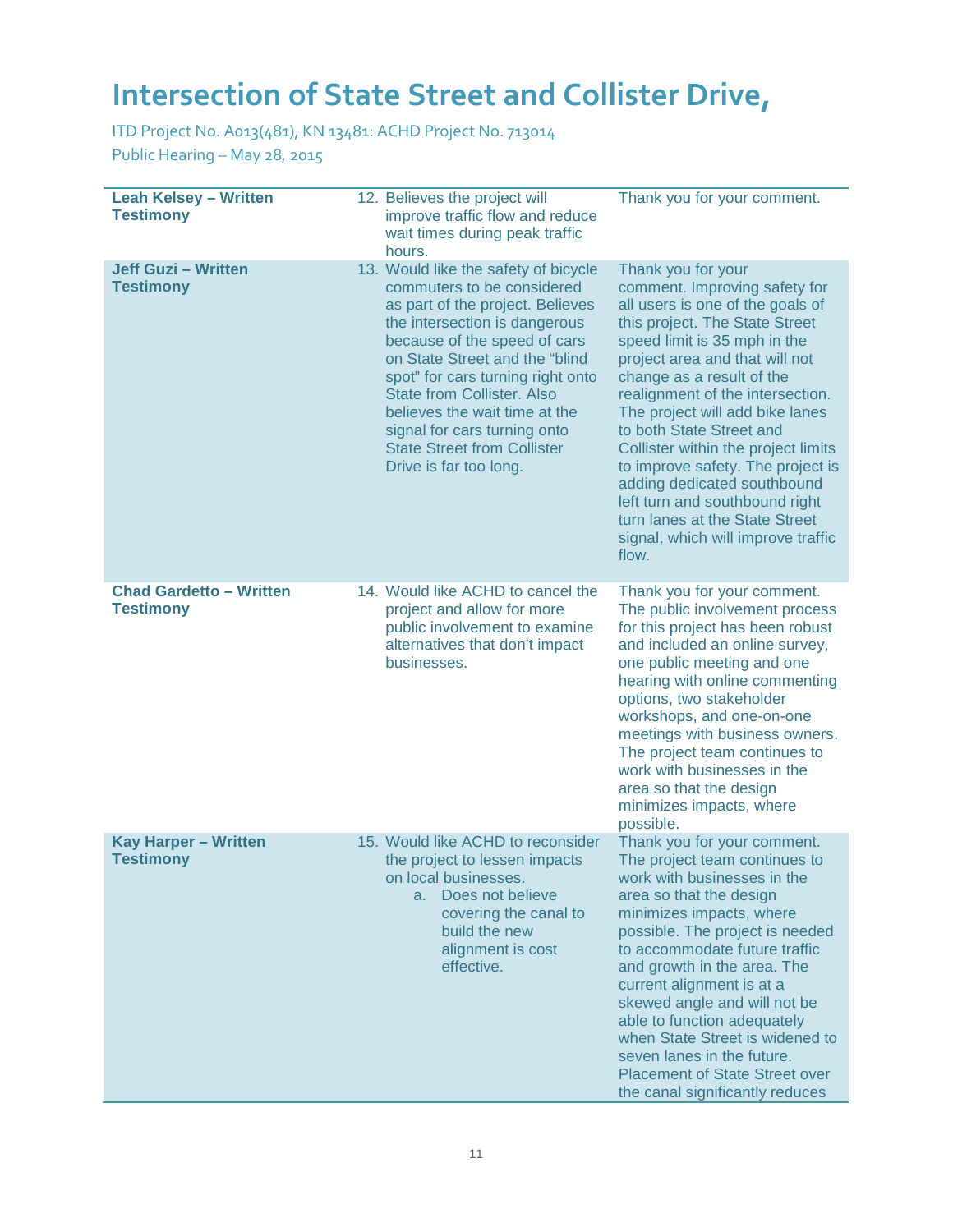ITD Project No. A013(481), KN 13481: ACHD Project No. 713014

Public Hearing – May 28, 2015

|                                                      |                                                                                                                                                                                                                          | impacts to several businesses<br>on the north side of State<br>Street.                                                                                                                                                                                                                                                                                                                                                                                                                                                                                                                                                                               |
|------------------------------------------------------|--------------------------------------------------------------------------------------------------------------------------------------------------------------------------------------------------------------------------|------------------------------------------------------------------------------------------------------------------------------------------------------------------------------------------------------------------------------------------------------------------------------------------------------------------------------------------------------------------------------------------------------------------------------------------------------------------------------------------------------------------------------------------------------------------------------------------------------------------------------------------------------|
| <b>Meaghan Goulder -</b><br><b>Written Testimony</b> | 16. Unable to attend the public<br>hearing but approves of the<br>design and believes the<br>improvements are much<br>needed.                                                                                            | Thank you for your comment.                                                                                                                                                                                                                                                                                                                                                                                                                                                                                                                                                                                                                          |
| <b>Hawk Stone - Written</b><br><b>Testimony</b>      | 17. Would like ACHD to partner<br>with the City of Boise to<br>provide landscaping in the<br>medians.                                                                                                                    | Thank you for your comment.<br><b>ACHD has been and will</b><br>continue to coordinate with the<br>City of Boise regarding<br>landscaping.                                                                                                                                                                                                                                                                                                                                                                                                                                                                                                           |
| <b>Therrie Butz - Written</b><br><b>Testimony</b>    | 18. Believes the project is a waste<br>of money that will invite more<br>traffic onto Collister.<br>States that building the<br>a.<br>project without<br>sidewalks on Collister<br>will lead to the death of<br>a child. | Thank you for your comment.<br>The project is needed to<br>accommodate future traffic and<br>growth in the area. The current<br>alignment is at a skewed angle<br>and will not be able to function<br>adequately when State Street is<br>widened to seven lanes in the<br>future. Sidewalks on Collister<br>beyond the project limits are<br>beyond the scope of this<br>project, but may be considered<br>as part of a future ACHD<br>project.                                                                                                                                                                                                      |
| <b>Nadene Krantz-Written</b><br><b>Testimony</b>     | 19. Believes ACHD trampled on<br>her civil rights by not allowing<br>her to speak in an open forum<br>at the hearing.<br>a. Believes ACHD is not<br>listening to the public.                                             | Thank you for your comment.<br>The hearing process is legal<br>and approved in the State of<br>Idaho. The public will have the<br>opportunity to speak before the<br><b>ACHD Commission when the</b><br>results of the hearing are<br>presented. The public<br>involvement process for this<br>project has been robust and<br>included an online survey, one<br>public meeting and one hearing<br>with online commenting options,<br>two stakeholder workshops,<br>and one-on-one meetings with<br>business owners. The project<br>team continues to work with<br>businesses in the area so that<br>the design minimizes impacts,<br>where possible. |
| <b>Frank Gamma-Written</b><br><b>Testimony</b>       | 20. Make the lanes in front of the<br>transit stops for buses only.<br>Please add trash cans near the<br>bus stop and bike lanes.                                                                                        | Thank you for your comments.<br>In the future the outside lanes<br>on State Street will be<br>designated for transit priority                                                                                                                                                                                                                                                                                                                                                                                                                                                                                                                        |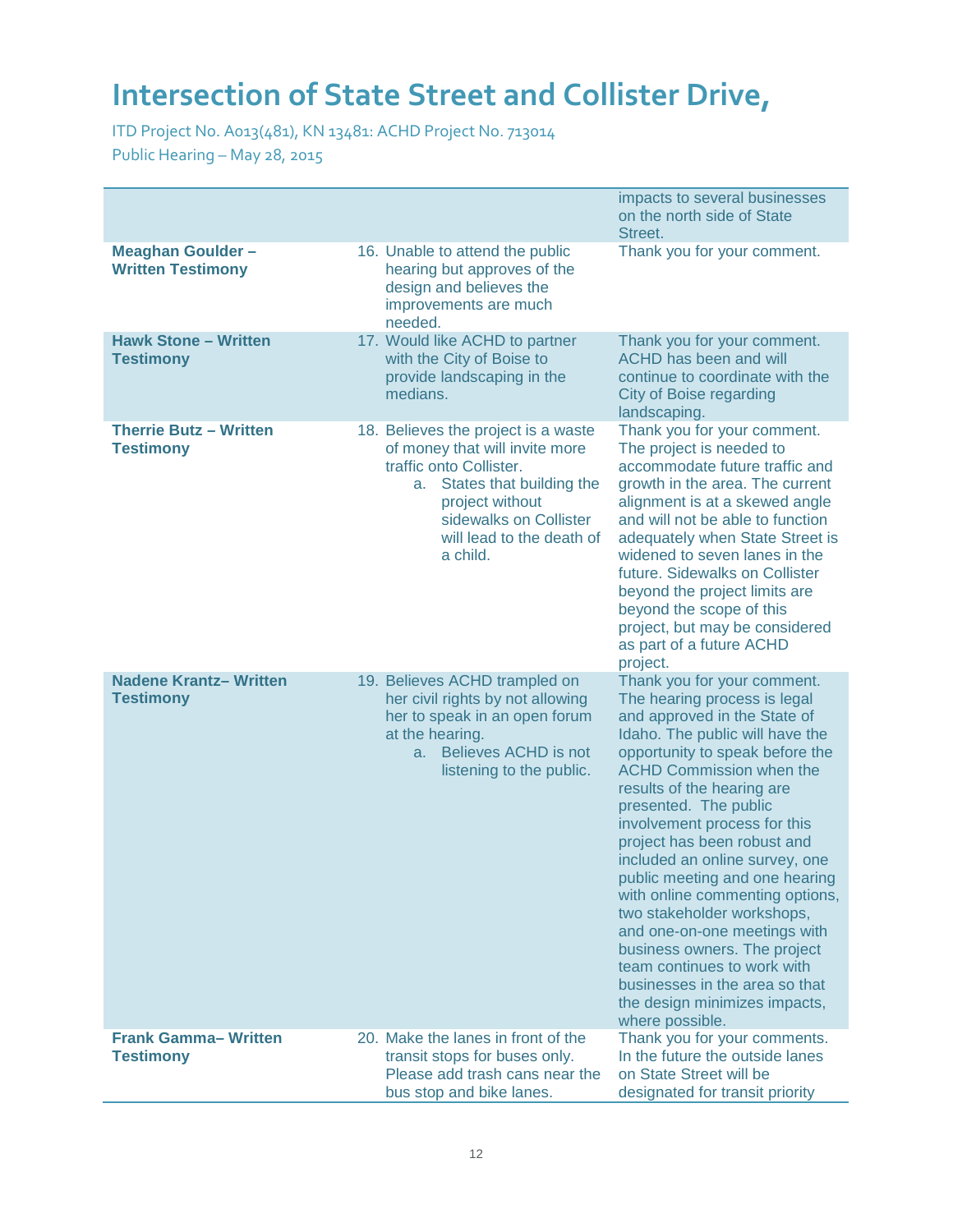|                                                     | a.<br>C.                     | Please plant evergreen<br>trees and shrubs in the<br>project area.<br>b. Put a fence around<br>Terry's because it is<br>ugly and make patrons<br>park near the<br>establishment.<br>Please don't drain the<br>canal. The water adds<br>to the landscaping.                                                                                                            | lanes per the State Street<br>TTOP plan.<br>For now, the additional lanes<br>provide room for transit stops.<br>We will let Valley Regional<br>Transit know about your<br>concerns regarding trash near<br>the transit stops.<br>ACHD does not have the ability<br>to enforce parking in the area<br>around Terry's. The project will<br>not drain the canal. Water will<br>continue to flow in the canal<br>during the irrigation season and<br>the canal will flow through an<br>enclosed concrete box culvert<br>through the project area. |
|-----------------------------------------------------|------------------------------|-----------------------------------------------------------------------------------------------------------------------------------------------------------------------------------------------------------------------------------------------------------------------------------------------------------------------------------------------------------------------|-----------------------------------------------------------------------------------------------------------------------------------------------------------------------------------------------------------------------------------------------------------------------------------------------------------------------------------------------------------------------------------------------------------------------------------------------------------------------------------------------------------------------------------------------|
| <b>Unsigned-Written</b><br><b>Testimony</b>         |                              | 21. Please start the project soon.                                                                                                                                                                                                                                                                                                                                    | Thank you for your comment.                                                                                                                                                                                                                                                                                                                                                                                                                                                                                                                   |
| <b>Harold Gunsaules-Written</b><br><b>Testimony</b> | immediately.                 | 22. Approves of the project and<br>would like to see it started                                                                                                                                                                                                                                                                                                       | Thank you for your comment.                                                                                                                                                                                                                                                                                                                                                                                                                                                                                                                   |
| <b>Vickie Danichek-Written</b><br><b>Testimony</b>  | exits<br>a.<br>$b_{-}$<br>C. | 23. The church should have two<br>There should be more<br>entrances to Collister<br><b>Shopping Center near</b><br>the gas station<br>The third lane should<br>be continued to Willow<br>Lane for the ball park<br><b>Great to have</b><br>sidewalks to the library<br>and Greenbelt.<br>d. Adams Street<br>construction made<br>getting the meeting<br>inconvenient. | Thank you for your comment.<br>The existing access to the<br>Church is one access point and<br>it will be maintained, though it<br>will be relocated. The project<br>has been working with the<br>Church on the access location.<br><b>Extending the outside</b><br>eastbound State Street lane to<br>Willow Lane is outside the<br>scope of this project.                                                                                                                                                                                    |
| <b>Michael Brown - Written</b><br><b>Testimony</b>  |                              | 24. Edgewater Apartments, while<br>declining the placement of a<br>noise wall, would like to<br>reserve the right to request a<br>noise wall in the future or have<br>ACHD provide landscaping or<br>sound dampening window<br>replacements.                                                                                                                          | Thank you for your<br>comment. Landscaping and<br>window replacements are not<br>considered by FHWA or ITD to<br>be acceptable forms of sound<br>mitigation.                                                                                                                                                                                                                                                                                                                                                                                  |
| <b>Unsigned - Online</b><br><b>Testimony</b>        |                              | 25. Would like an intersection<br>added at Wylie Lane.                                                                                                                                                                                                                                                                                                                | Thank you for your comment. A<br>signal at Wylie Lane is outside<br>the scope of this project. ACHD<br>may consider adding a signal at<br>this location as part of a future                                                                                                                                                                                                                                                                                                                                                                   |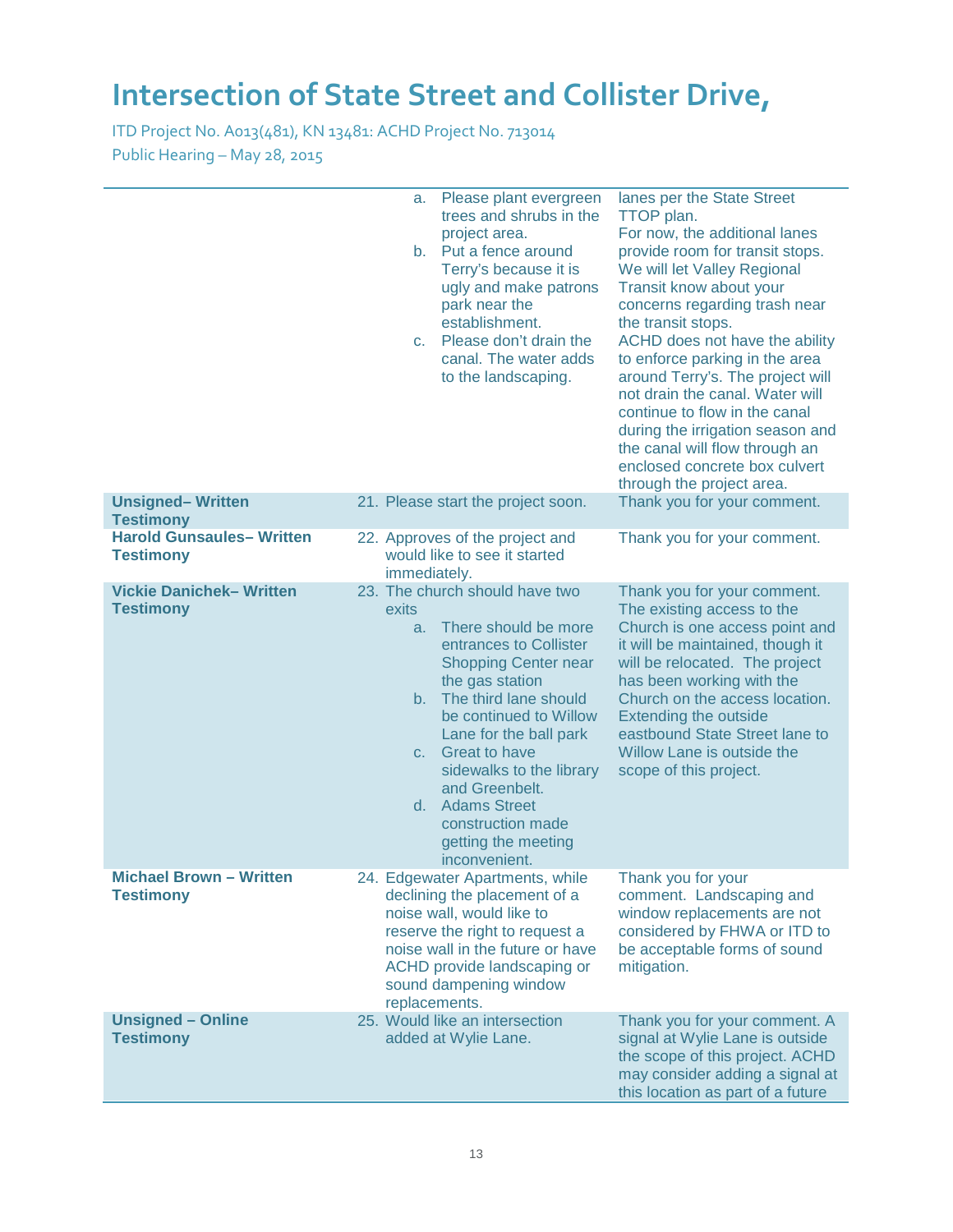|                                                        |     |                                                                                                                                                                                                                                                                                                                                 | project.                                                                                                                                                                                                                                                                                                                                                                                                                                                                                                                                                                                                                                                                                  |
|--------------------------------------------------------|-----|---------------------------------------------------------------------------------------------------------------------------------------------------------------------------------------------------------------------------------------------------------------------------------------------------------------------------------|-------------------------------------------------------------------------------------------------------------------------------------------------------------------------------------------------------------------------------------------------------------------------------------------------------------------------------------------------------------------------------------------------------------------------------------------------------------------------------------------------------------------------------------------------------------------------------------------------------------------------------------------------------------------------------------------|
|                                                        | 26. |                                                                                                                                                                                                                                                                                                                                 |                                                                                                                                                                                                                                                                                                                                                                                                                                                                                                                                                                                                                                                                                           |
| <b>Unsigned - Online</b><br><b>Testimony</b>           |     | 27. Concern for quality of State of<br>Idaho flaggers during<br>construction.                                                                                                                                                                                                                                                   | Thank you for your comment. A<br>detailed construction staging<br>plan will be developed for this<br>project. ACHD works with<br>qualified construction firms that<br>provide flagging services for<br>projects. We will share your<br>concerns regarding training and<br>certification with the State of<br>Idaho.                                                                                                                                                                                                                                                                                                                                                                       |
| <b>Brent Arnold - Online</b><br><b>Testimony</b>       |     | 28. Loves the idea of the new<br>intersection and believes it will<br>be safer for bikes and<br>pedestrians.                                                                                                                                                                                                                    | Thank you for your comment.                                                                                                                                                                                                                                                                                                                                                                                                                                                                                                                                                                                                                                                               |
| <b>Brent and Kathy Elg-</b><br><b>Online Testimony</b> |     | 29. Have experienced many "near<br>hits" at the intersection and<br>believe the realignment is safer<br>and will be an improvement for<br>businesses within the shopping<br>center.                                                                                                                                             | Thank you for your comment.                                                                                                                                                                                                                                                                                                                                                                                                                                                                                                                                                                                                                                                               |
| Fernvm@gmail.com-<br><b>Online Testimony</b>           |     | 30. Great idea.                                                                                                                                                                                                                                                                                                                 | Thank you for your comment.                                                                                                                                                                                                                                                                                                                                                                                                                                                                                                                                                                                                                                                               |
| <b>Tracy Baker-Online</b><br><b>Testimony</b>          |     | 31. Concerned that State Street<br>widens to seven lanes and<br>then necks back down to five.<br>Thinks it will cause backups.<br>Asked if it would be better to<br>stripe it to five lanes until future<br>widening projects occur.<br>Thinks the project is an<br>improvement and will be safer<br>for bikes and pedestrians. | Thank you for your comment.<br>On numerous occasions,<br><b>ACHD has widened</b><br>intersections prior to widening<br>the remainder of a corridor.<br>ACHD normally widens the<br>intersections along a major<br>roadway before widening the<br>segments between<br>intersections because they are<br>the bottlenecks. The additional<br>lane through the intersection<br>will accommodate future State<br>Street widening and will be<br>controlled by the signal. The<br>signal will stop through traffic<br>and allow vehicles to merge<br>safely as they leave the<br>intersection. As drivers<br>become familiar with the lane<br>configuration they will use the<br>correct lanes. |
| <b>Jack Weinberg- Online</b><br><b>Testimony</b>       |     | 32. Plan looks great and will<br>increase safety.                                                                                                                                                                                                                                                                               | Thank you for your comment.                                                                                                                                                                                                                                                                                                                                                                                                                                                                                                                                                                                                                                                               |
| <b>Unsigned-Online</b>                                 |     | 33. Looks great. Eager for a                                                                                                                                                                                                                                                                                                    | Thank you for your comment.                                                                                                                                                                                                                                                                                                                                                                                                                                                                                                                                                                                                                                                               |
| <b>Testimony</b>                                       |     | dedicated turn lane. Thank                                                                                                                                                                                                                                                                                                      |                                                                                                                                                                                                                                                                                                                                                                                                                                                                                                                                                                                                                                                                                           |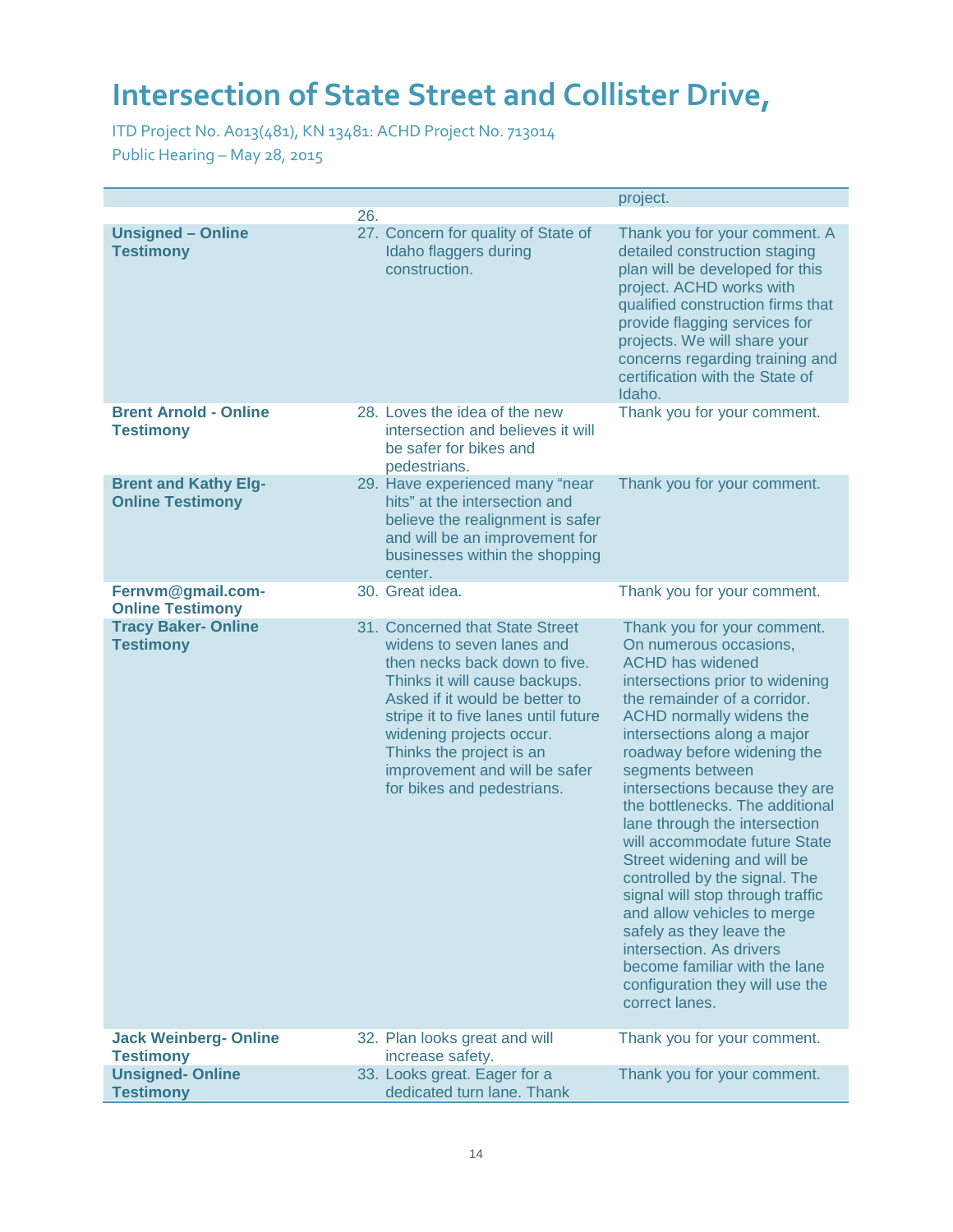ITD Project No. A013(481), KN 13481: ACHD Project No. 713014

Public Hearing – May 28, 2015

|                                                         | you.                                                                                                                                                    |                                                                                                                                                                                                                                                                                                |
|---------------------------------------------------------|---------------------------------------------------------------------------------------------------------------------------------------------------------|------------------------------------------------------------------------------------------------------------------------------------------------------------------------------------------------------------------------------------------------------------------------------------------------|
| <b>Tom Koto-Online</b><br><b>Testimony</b>              | 34. Very nicely done. Looking<br>forward to a safe efficient<br>intersection.                                                                           | Thank you for your comment.                                                                                                                                                                                                                                                                    |
| <b>Thomas Hoist-Online</b><br><b>Testimony</b>          | 35. Like the project, only concern<br>is whether there will be two<br>lanes from the shopping center<br>to Collister, one going north<br>and one south. | Thank you for your comment.<br>There will be one lane<br>northbound and one lane<br>southbound on Collister. The<br>project is adding a dedicated<br>southbound left turn and<br>southbound right turn lanes at<br>the State Street signal.                                                    |
| Conn5409@gmail.com-<br><b>Online Testimony</b>          | 36. Approve of the project. Only<br>concern is access during<br>construction.                                                                           | Thank you for your comment.<br>Access to businesses and<br>residential areas will be<br>maintained during construction.<br>Safety and mobility during<br>construction are a priority for<br>every ACHD project. A detailed<br>construction staging plan will be<br>developed for this project. |
| <b>Amy Dunaway- Online</b><br><b>Testimony</b>          | 37. This will be a significant safety<br>improvement. Thank you.                                                                                        | Thank you for your comment.                                                                                                                                                                                                                                                                    |
| <b>Alex Boehm- Online</b><br><b>Testimony</b>           | 38. As a regular user of this<br>intersection, I think this is a<br>needed improvement.                                                                 | Thank you for your comment.                                                                                                                                                                                                                                                                    |
| <b>Tom Finnegan - Online</b><br><b>Testimony</b>        | 39. This fixes a screwball<br>intersection. I will feel safer.                                                                                          | Thank you for your comment.                                                                                                                                                                                                                                                                    |
| <b>Christina Brakensiek-</b><br><b>Online Testimony</b> | 40. Please put in a light at Wylie<br>and State.                                                                                                        | Thank you for your comment. A<br>signal at Wylie Lane is outside<br>the scope of this project. ACHD<br>may consider adding a signal at<br>this location as part of a future<br>project.                                                                                                        |
| <b>Unsigned-Online</b><br><b>Testimony</b>              | 41. Instead of focusing on<br>expanding the highway, the<br>project should be focused on<br>expanding efficient public<br>transit.                      | Thank you for your comment.<br>The additional 3 <sup>rd</sup> lane is one of<br>the benefits of this project.<br>Ultimately, the third lane on<br>State Street is intended to be a<br>transit priority lane, per the<br><b>State Street TTOP.</b>                                              |
| <b>Ross K. - Online</b><br><b>Testimony</b>             | 42. Questions whether a crosswalk<br>is sufficient for people to cross<br>seven lanes of traffic.                                                       | Thank you for your comment.<br>The "WALK" signal will be timed<br>to permit pedestrian crossing of<br>the full State Street roadway<br>width.                                                                                                                                                  |
| <b>Cam- Online Testimony</b>                            | 43. ACHD has chosen the right<br>plan for this intersection. Don't<br>let naysayers detour the<br>project.                                              | Thank you for your comment.                                                                                                                                                                                                                                                                    |
| <b>Unsigned-Online</b>                                  | 44. Project should consider more                                                                                                                        | Thank you for your comment                                                                                                                                                                                                                                                                     |